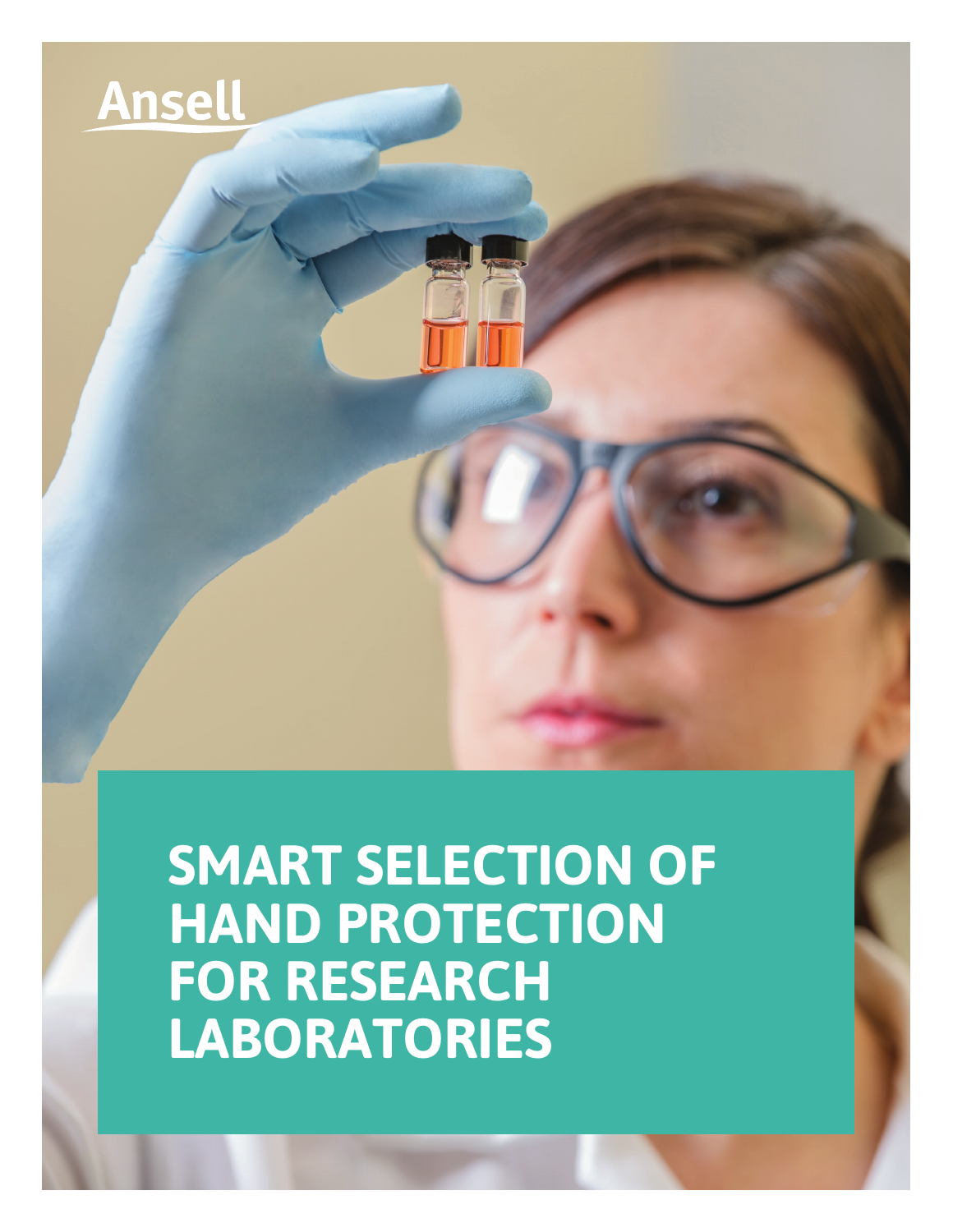# **SMART SELECTION OF HAND PROTECTION FOR RESEARCH LABORATORIES**

Specific requirements for hand protection prevail for working with a wide range of chemicals as well as specialised equipment in a laboratory environment. A similar situation applies to laboratories where the integrity of processes and test results are at risk from contamination by human contact or cross-contamination between samples.

Whether hands need to be protected from hazards such as chemicals and bacteria, or cuts and heat, the type of hand protection needs to be carefully selected to provide researchers with optimum safety, comfort and efficiency.

This paper discusses the requirements of the laboratory work environment and examines the different hand protection needs, challenges and solutions.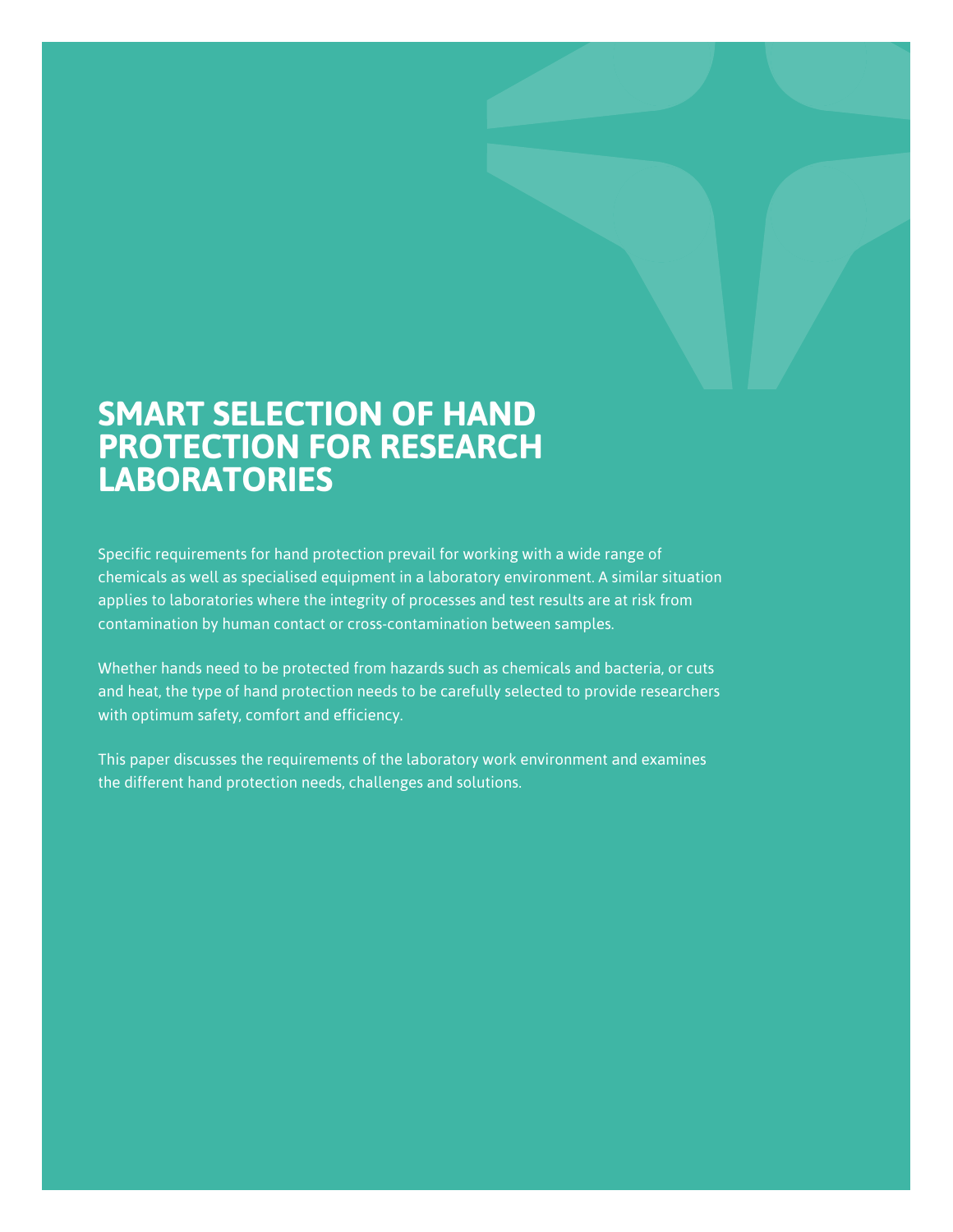## **ALLERGIC REACTIONS**

The nature of human skin and its ability to withstand prolonged contact with different materials varies from person to person. Some hand protection materials may be unsuitable in terms of causing irritation through allergic reactions or excess moisture, which may cause discomfort, long-term dermatological conditions or impede movement which may affect efficiency.

One of the most common problems for glove wearers relates to allergies which are caused by a number of factors. In some cases, contact with gloves may cause issues with skin health, often emerging in the form of allergies, some of which may be severe. Adverse reactions to natural rubber latex (NRL) gloves can range from irritant contact dermatitis to serious allergic response such as anaphylaxis.

Allergic reactions to chemical residues from the glove manufacturing process may produce what is known as a Type IV Allergy (Chemical Allergy) or ACD. This type of allergy is a major concern for those working in laboratory environments. A chemical allergy is due to an immunological reaction to a residual chemical leached from finished glove products into the skin of the wearer.

Many glove manufacturers routinely use chemicals in their manufacturing process. These chemicals may include accelerators, accelerator activators, stabilisers, degraders, retarders, fillers and extenders.

In most cases where researchers experience hand allergies caused by contact with gloves made from NRL, these can be successfully resolved by changing to gloves made from synthetic materials that provide similar comfort, elasticity and strength attributes to natural latex.

Gloves with synthetic material options include polyisoprene, neoprene or nitrile and may be used as a direct replacement for latex, or used with double donning as a barrier between skin and an outer glove of NRL. Allergic contact dermatitis may be significantly reduced through better quality manufacturing. Users who experience these type of allergies should select skin-friendly products that have not been exposed to chemical accelerators.

#### **SOLUTIONS FOR LABORATORY HAZARDS**

Every task presents its own set of challenges and pathways to achieving the best result. People need to perform their job knowing that protection barriers between skin and product are appropriate for the materials or hazards being handled.

Researchers are often required to wear gloves for extended periods, therefore it is important that glove materials are allergen free and allow hands to remain dry and comfortable.

Whether the application calls for tactility, dexterity, protection against fluid permeation, exposure to bacteria, ability to keep a positive grip on delicate instruments and equipment or protection against cuts and abrasions, it is important to select hand protection based on the needs of the specific task.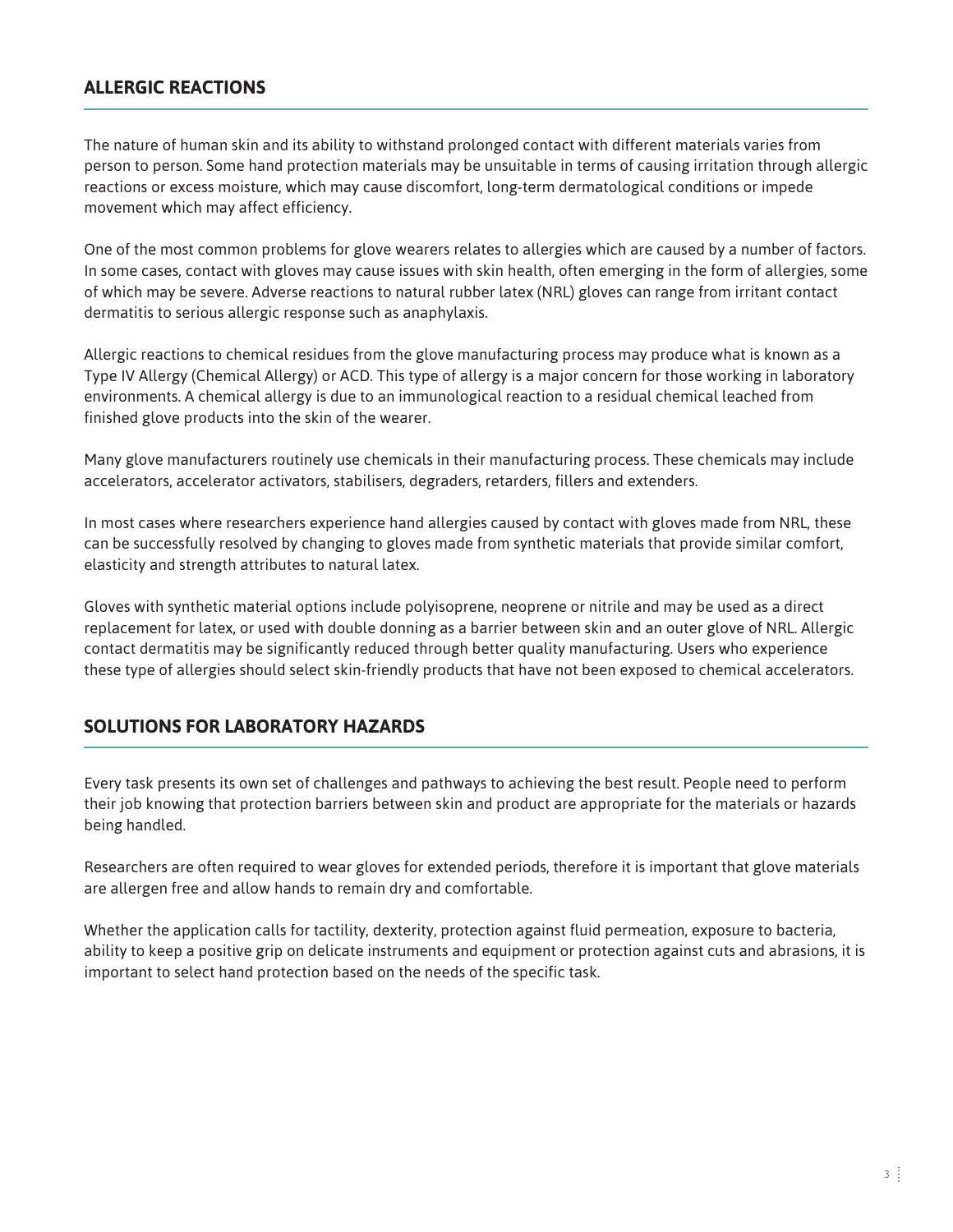### **PROTECTION AGAINST CHEMICALS**

Chemical hazards, often caused by spills and splashes, are the most prevalent hazards when working in a laboratory environment. A typical lab uses acids, bases, inorganic and organic chemicals and solvents with different functional groups.

The breadth of chemicals handled, coupled with new chemical entities, for which complete toxicological testing has not been yet performed, makes protection across a spectrum of chemicals a necessity.

To protect researchers against chemical exposure, it is paramount to understand how gloves protect from chemicals:

- Recognize that every glove style delivers a different level of protection from specific chemicals and hazards based on the materials it is constructed from, added features, and the thickness of its design.
- Conduct a hazard assessment, read chemical labels and consider all substances gloves may come in contact with.
- Ask yourself whether the wearer requires:
	- » Chemical Splash or Chemical Immersion Protection. If so, what chemicals is the wearer working with, and for how long might they be exposed?

During selection of hand protection, additional features, such as grip, comfort and tactility, can be equally important to perform the task at hand.

## **PROTECTION AGAINST BIOLOGICAL HAZARDS**

Laboratory workers conducting microbiological or DNA research or analysis of organismal fluids, risk being exposed to biological hazards.

Sources of biological hazards may include bacteria, viruses, insects, plants, birds, animals, and humans. These sources can cause a variety of health effects ranging from skin irritation and allergies to infections (e.g., tuberculosis, AIDS), cancer and so on.

At the same time, the sensitive nature of such tests may require equal protection of the test results against sources of contamination such as human skin, dust and microorganisms as well as cross-contamination between test samples.

Here glove length will be important, as is dexterity and a high level of tactility.

It is important to select hand protection that allows researchers to perform tasks efficiently providing them with a positive sensory experience combined with a high level barrier protection. Selection of the suitable barrier protection also needs to take into account the ability of the glove to provide positive grip and ease of donning/ doffing between tasks.